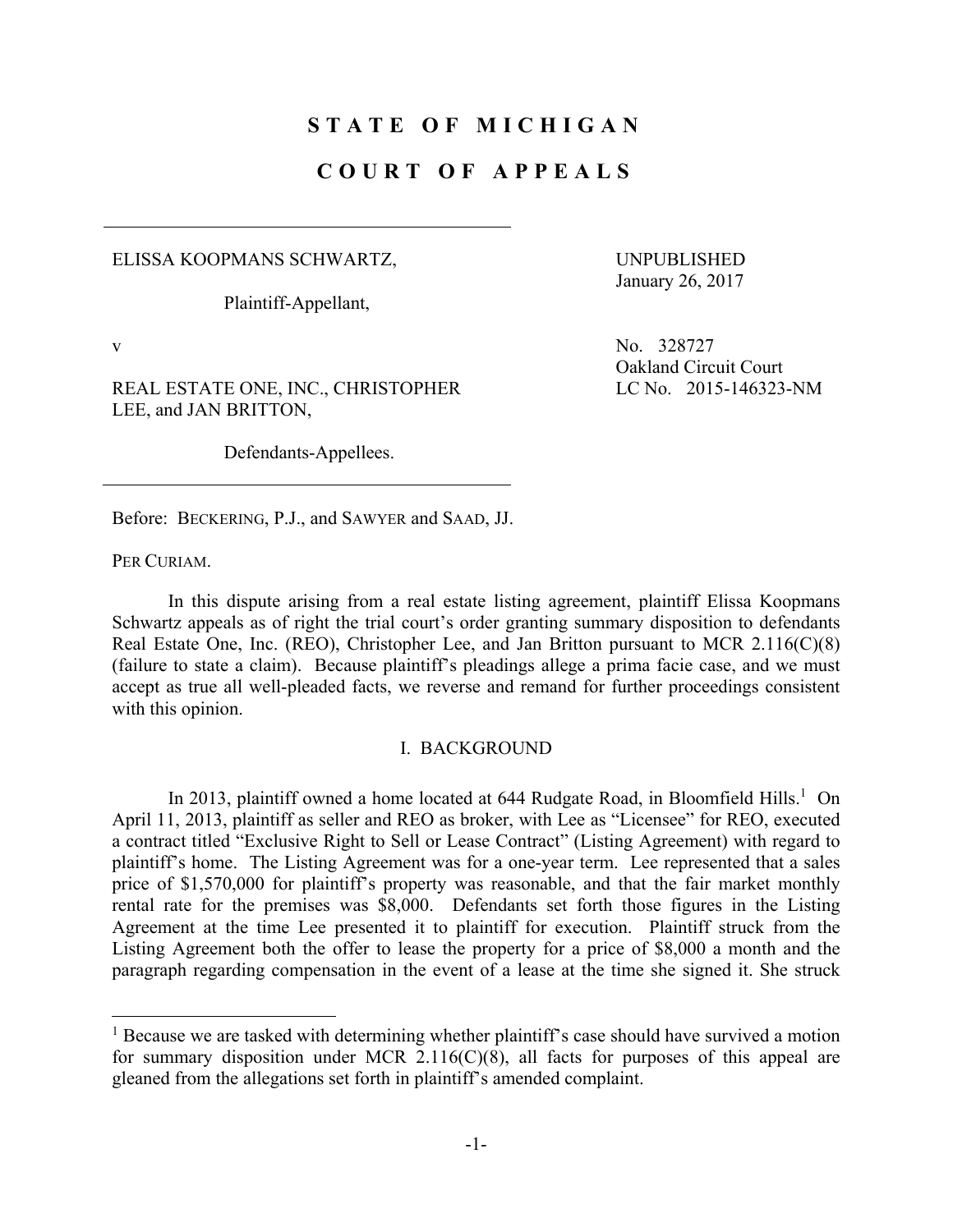those terms because she did not agree to lease the premises at the "Stated Rental FMV" of \$8,000 per month. All other language in the Listing Agreement pertaining to defendants leasing the premises remained intact.

 The Listing Agreement contained two other provisions relevant to this case. The first provided, "In consideration of the agreement of Broker to market the property and to use the best efforts to find a buyer, the Seller grants the Broker the exclusive right to sell or lease the Property from 04/11/13 to 11:59 P.M. on 04/11/14." The second provided as follows:

**ENTIRE AGREEMENT:** Seller and Broker agree that there are no agreements, representations, statements or understandings which have been relied upon by the parties which are not stated in this Contract. This Contract is the final and complete agreement of the parties with regard to subject matter of the Contract. All prior written and oral negotiations, representations, agreements, and warranties related to or pertaining to this Contract and the subject matter of this Contract are superseded by and merged into this Contract. Seller and Broker agree that this Contract may not be altered, amended, modified or otherwise changed, except by a duly executed written agreement between the parties.

 In addition, a Disclosure Regarding Real Estate Agency Relationships was executed for the property, signed by both Lee as "Licensee" and plaintiff as seller, and disclosing Lee to be a "Seller's Agent." The disclosure listed the statutory duties a "real estate broker or real estate sales person acting pursuant to a service provision agreement owes, at a minimum," to plaintiff as the client, which are also set forth in MCL 339.2512d(2).

 In the latter half of October 2013, Lee telephoned plaintiff to discuss listing the property for sale and indicated that the sale price needed to be reduced to at least \$1,399,900, to which plaintiff orally agreed. Plaintiff informed Lee that a rental listing would soon be needed. Lee did not indicate that the fair rental rate for the property was higher than \$8,000. Near the end of October 2013, the property was listed for sale on the multiple listing service (MLS).

 On November 3, 2013, plaintiff sent an e-mail to Lee instructing him to add a rental listing for the property to the MLS on November 4. According to plaintiff, the reason for the instruction was that her existing tenants were vacating the property on November 10 and she would be entitled under the lease to accelerated rent, but only if she attempted to mitigate her damages by listing the property for rent.

 In a telephone conversation on November 5, plaintiff asked Lee if he had added the rental listing, and Lee indicated that he had not because he had communicated with plaintiff's counsel, Jeff Dworin, who stated that plaintiff had relinquished her right to accelerated rent in a settlement agreement with the tenants. Plaintiff explained to Lee that she had not relinquished her right to accelerated rent, that the property had to be rented, and that defendants needed to immediately add the rental listing to the MLS. Plaintiff advised that she understood that the commission would be equal to one month's rent. Lee stated that he would add the rental listing. Following the November 5 telephone conversation, plaintiff sent an e-mail to Lee indicating her hope that defendants had added the rental listing.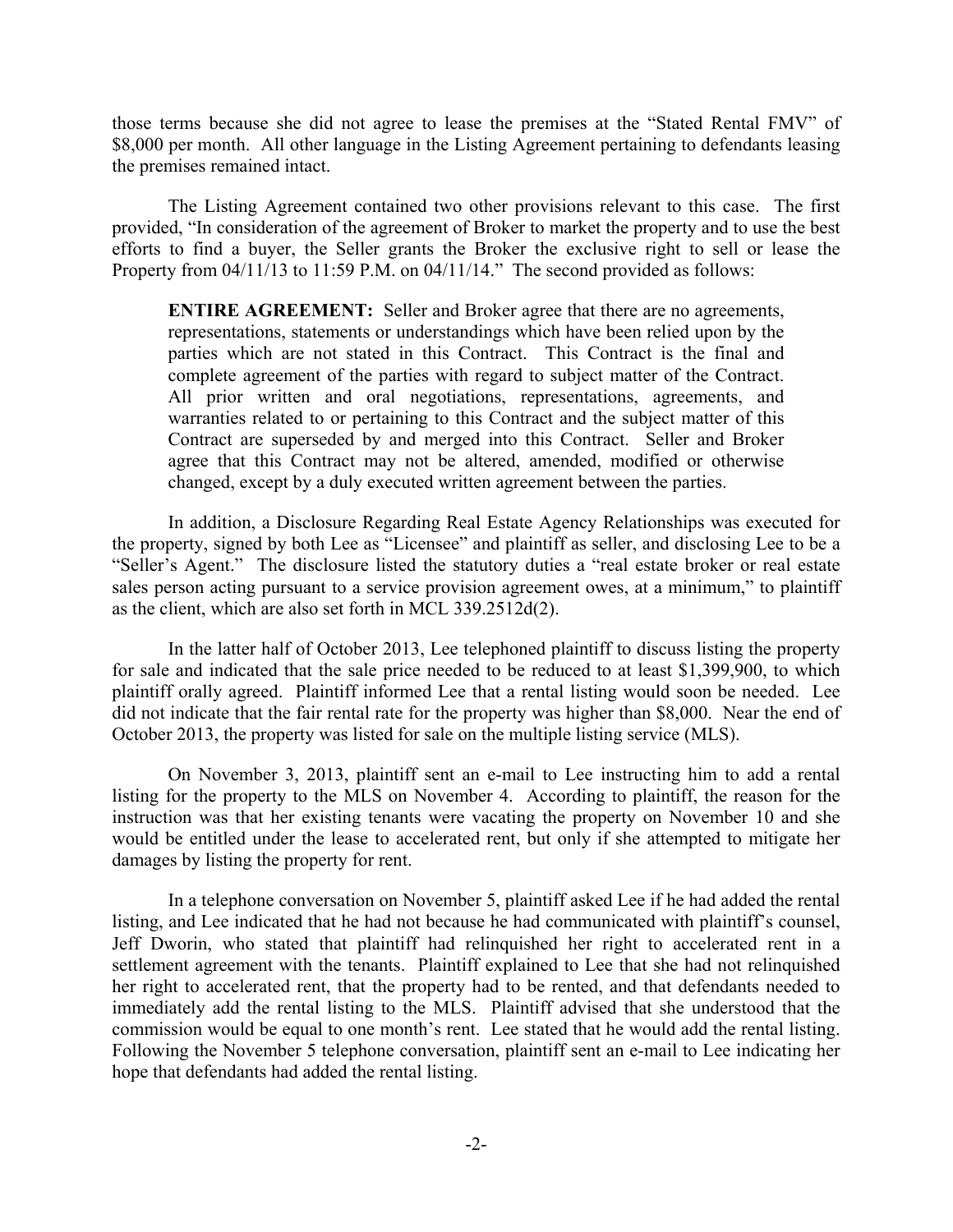In December 2013, plaintiff received an offer to purchase the property at a price significantly lower than the already lowered price. Plaintiff instructed Lee to submit a counteroffer which was accepted, but was approximately \$400,000 lower than plaintiff's cost for the property. There were contingencies tied to the offer, some of which remained open for more than one month.

 On January 3, 2014, Lee presented plaintiff with an addendum and instructed her to sign it because the prospective purchasers needed more time to acquire a mortgage. Plaintiff signed the addendum, extending the time for the purchasers to obtain the mortgage until February 10, 2014. Later in January, plaintiff telephoned Lee because she had seen a moving van in front of the home two doors down from the property (591 Rudgate) and wondered if it had been sold. Lee accessed the listing and determined it had been listed for rent in the latter half of October 2013 and had been rented for \$13,500 per month. Plaintiff could not understand why the smaller, older house with a smaller lot and a less private backyard had rented for \$13,500 and expressed her bewilderment to Lee as to why the tenants would not have looked at her property when the rent would have been \$5,000 less. Lee remained silent.

 The purchasers obtained a mortgage later in January 2014, and closing on the property took place on January 24, 2014. Lee called plaintiff on February 1, at which time she again mentioned her "bewilderment, disappointment and lack of understanding" about why the tenants at 591 Rudgate would not have considered renting her property. Again, Lee did not respond. Lee's failure to respond prompted plaintiff to ask him whether he had actually listed the property for rent as she had instructed. Lee admitted that he had not done so. When she asked why, he again stated he had communicated with her counsel prior to November 5, who had indicated that plaintiff had relinquished her right to accelerated rent in the settlement agreement with her tenants. Plaintiff reminded Lee that she had told him during the November 5 telephone conversation that she had not relinquished her right to accelerated rent. Regardless, she had not given him permission to evaluate or second guess her reasons for asking him to list her house for rent in November.

 On March 5, 2014, plaintiff e-mailed Lee, asking him to file a claim with his insurance carrier for the lost accelerated rent, amounting to  $$18,500$ <sup>2</sup> Defendants' insurance agent, Vincent Catania, sent a letter dated April 29, 2014 to plaintiff denying liability. The stated reason for denying her claim was again attributed to the alleged conversation Lee had with plaintiff's attorney on November 5. Plaintiff contacted Dworin in early May to ask whether he had in fact communicated with Lee in November, 2013. Dworin told plaintiff that he had never communicated with any of the defendants about plaintiff's settlement agreement.

 Plaintiff wrote a letter to Catania on May 6, 2014, letting him know that the statements in his letter denying liability were false because Dworin informed her that he had never spoken to Lee about the settlement agreement. Catania sent plaintiff a letter dated June 24, 2014, again

 $\overline{a}$ 

 $2$  According to her amended complaint, this is the amount of accelerated rent that accrued from November 11, 2013, the first day after her existing tenants vacated the premises, and January 23, 2014, the last full day that plaintiff owned the premises.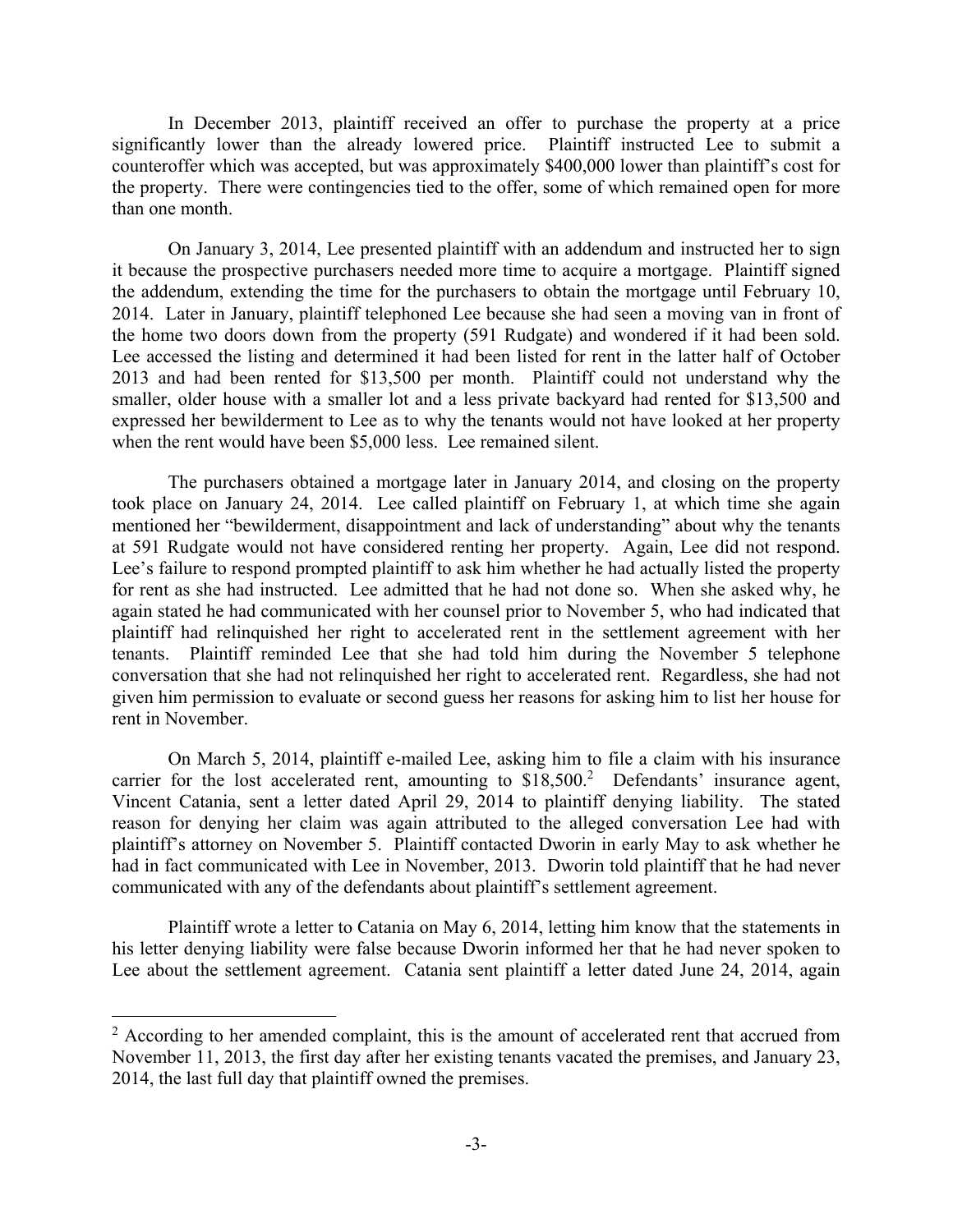denying liability, this time because plaintiff had crossed out the language in the Listing Agreement regarding the property being leased for \$8,000 per month and the commission terms based on the lease for that amount, and because the language in paragraph 24 stated that the contract could not be amended, modified or altered except by written agreement between the parties.

 In the meantime, plaintiff was informed by two Oakland County real estate experts that the fair market monthly rental rate for her property was actually \$15,000 unfurnished and more than \$15,000 furnished. Both experts opined "that a licensed real estate professional working in Oakland County would know or could easily determine" the property's fair market monthly rental rate.

 On March 31, 2015, plaintiff filed a multi-count complaint against defendants alleging breach of fiduciary duty, breach of contract, fraud, and violation of the Consumer Protection Act. Plaintiff then filed an amended complaint adding claims of negligence and professional negligence. On May 22, 2015, defendants filed a motion for summary disposition under MCR  $2.116(C)(8)$  seeking relief based on their contention that defendants never agreed to list the property for lease and never made a representation regarding the fair market rental value of the property. In their supporting brief, defendants also argued that the trial court should dismiss the Consumer Protection Act and fraud claims under MCR 2.116(C)(10) (no genuine issue of material fact). In response, plaintiff withdrew her Consumer Protection Act claim, but otherwise opposed the motion.

 At the hearing on defendants' motion for summary disposition, plaintiff requested sanctions against defendants' counsel for allegedly falsely signing and filing his praecipe because it stated that he had spoken with plaintiff on May 22 prior to filing the motion for summary disposition.<sup>3</sup> The trial court did not address plaintiff's sanctions request, granted defendants summary disposition under (C)(8), and declined to provide any analysis under  $(C)(10)$ .

## II. ANALYSIS

## A. STANDARD OF REVIEW

 This Court reviews a trial court's decision on a motion for summary disposition de novo. *Auto Club Group Ins Co v Burchell*, 249 Mich App 468, 479; 642 NW2d 406 (2002). A trial court may not make factual findings when deciding a summary disposition motion. *Featherly v Teledyne Indus, Inc*, 194 Mich App 352, 357; 486 NW2d 361 (1992). "A motion brought under

 $\overline{a}$ 

<sup>&</sup>lt;sup>3</sup> Oakland Circuit Court Local Rule 2.119 requires that a motion praecipe must be filed at least 7 days before a motion hearing along with a certification by the attorney of record (or by the party in propria persona) certifying that he or she has made personal contact with the party at issue in the motion requesting concurrence in the relief sought, or at least made reasonable and diligent attempts to contact counsel requesting concurrence in the relief sought with the motion.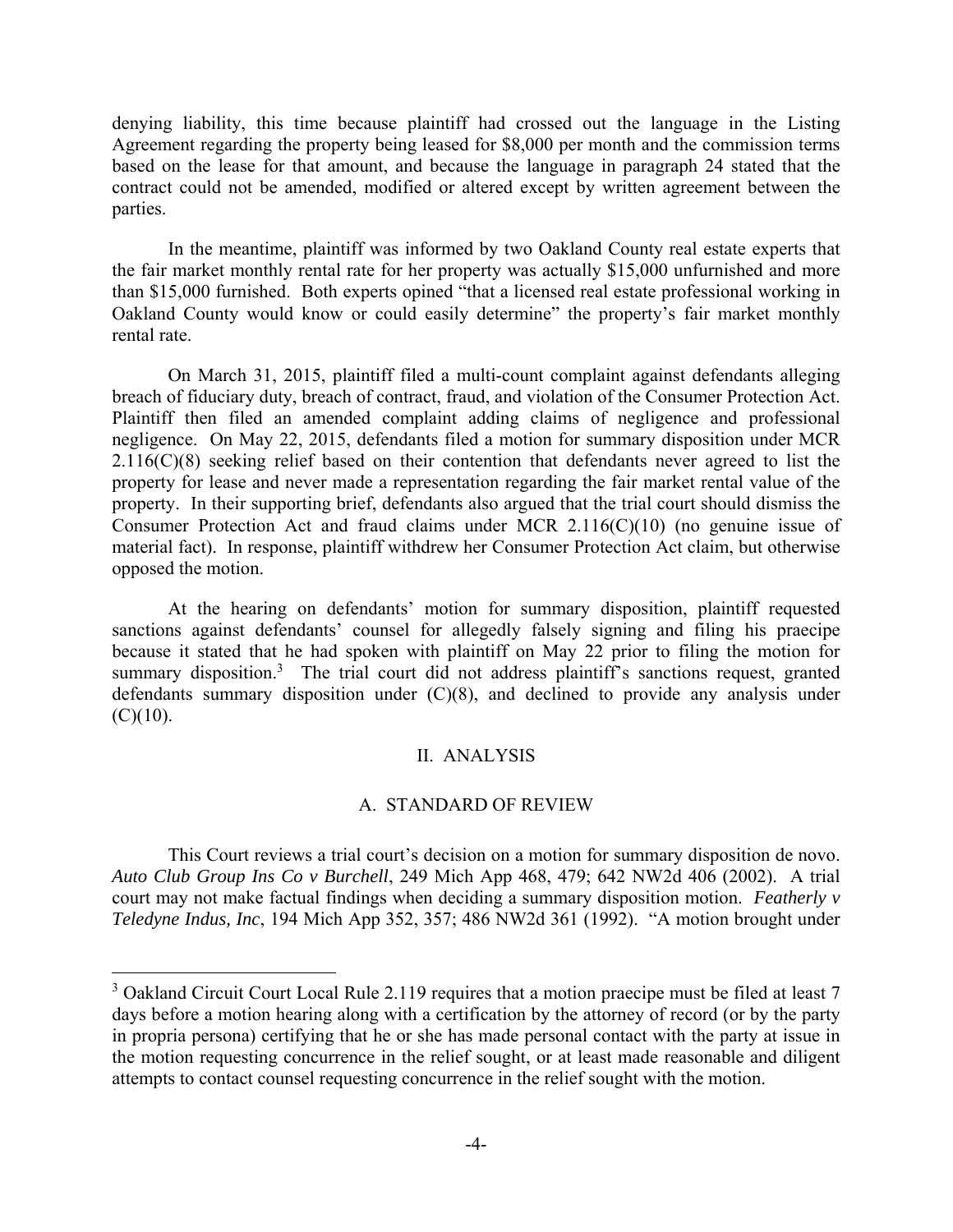(C)(8) tests the legal sufficiency of the complaint solely on the basis of the pleadings." *Dalley v Dykema Gossett PLLC*, 287 Mich App 296, 304; 788 NW2d 679 (2010).

When deciding a motion under  $(C)(8)$ , this Court accepts all well-pleaded factual allegations as true and construes them in the light most favorable to the nonmoving party. *Maiden v Rozwood*, 461 Mich 109, 119; 597 NW2d 817 (1999). A party may not support a motion under subrule  $(C)(8)$  with documentary evidence such as affidavits, depositions, or admissions. *Patterson v Kleiman*, 447 Mich 429, 432; 526 NW2d 879 (1994). Summary disposition on the basis of subrule  $(C)(8)$  should be granted only when the claim "is so clearly unenforceable as a matter of law that no factual development could possibly justify a right of recovery." *Kuhn v Secretary of State*, 228 Mich App 319, 324; 579 NW2d 101 (1998).

 . . . A complaint must contain "[a] statement of facts, without repetition, on which the pleader relies in stating the cause of action, with the specific allegations necessary reasonably to inform the adverse party of the nature of the claims the adverse party is called on to defend  $\dots$ ." MCR 2.111(B)(1). "[T]he primary function of a pleading in Michigan is to give notice of the nature of the claim or defense sufficient to permit the opposite party to take a responsive position." *Stanke v State Farm Mut Auto Ins Co*, 200 Mich App 307, 317; 503 NW2d 758 (1993), citing 1 Martin, Dean & Webster, Michigan Court Rules Practice, p 186. Our Supreme Court has characterized MCR 2.111(B)(1) as consistent with a "notice pleading environment . . . ." *Roberts v Mecosta Co Gen Hosp* (*After Remand*), 470 Mich 679, 700 n 17; 684 NW2d 711 (2004). If a party fails to plead facts with sufficient detail, the court should permit "the filing of an amended complaint setting forth plaintiff's claims in more specific detail." *Rose v Wertheimer*, 11 Mich App 401, 407; 161 NW2d 406 (1968); see also MCR 2.116(I)(5). [*Id.* at 304-306 (alteration added).]

# B. BREACH OF FIDUCIARY DUTY

 Plaintiff first argues that the trial court erred by dismissing her breach of fiduciary duty claims because she stated claims upon which relief can be granted. We agree. Under Michigan Law, a real estate broker has a fiduciary relationship with his or her clients. *Brotman v Roelofs*, 70 Mich App 719, 729; 246 NW2d 368 (1976). Duties of disclosure, care, loyalty and fidelity can arise either impliedly from the agent's position, or expressly from an agency contract in a listing agreement. *Id*.

 Because of the Listing Agreement in this case, there is no question that defendants were in a fiduciary relationship with plaintiff and, therefore, owed her the duties of loyalty, fidelity, care, and disclosure. Plaintiff hired REO as her broker to sell the property and Britton and Lee were both licensed real estate agents employed by REO. The Listing Agreement provided that plaintiff as the seller had granted REO as the broker "the exclusive right to sell or lease the property" for an entire year. The amount of rent and commission terms in paragraphs 3 and 4(b)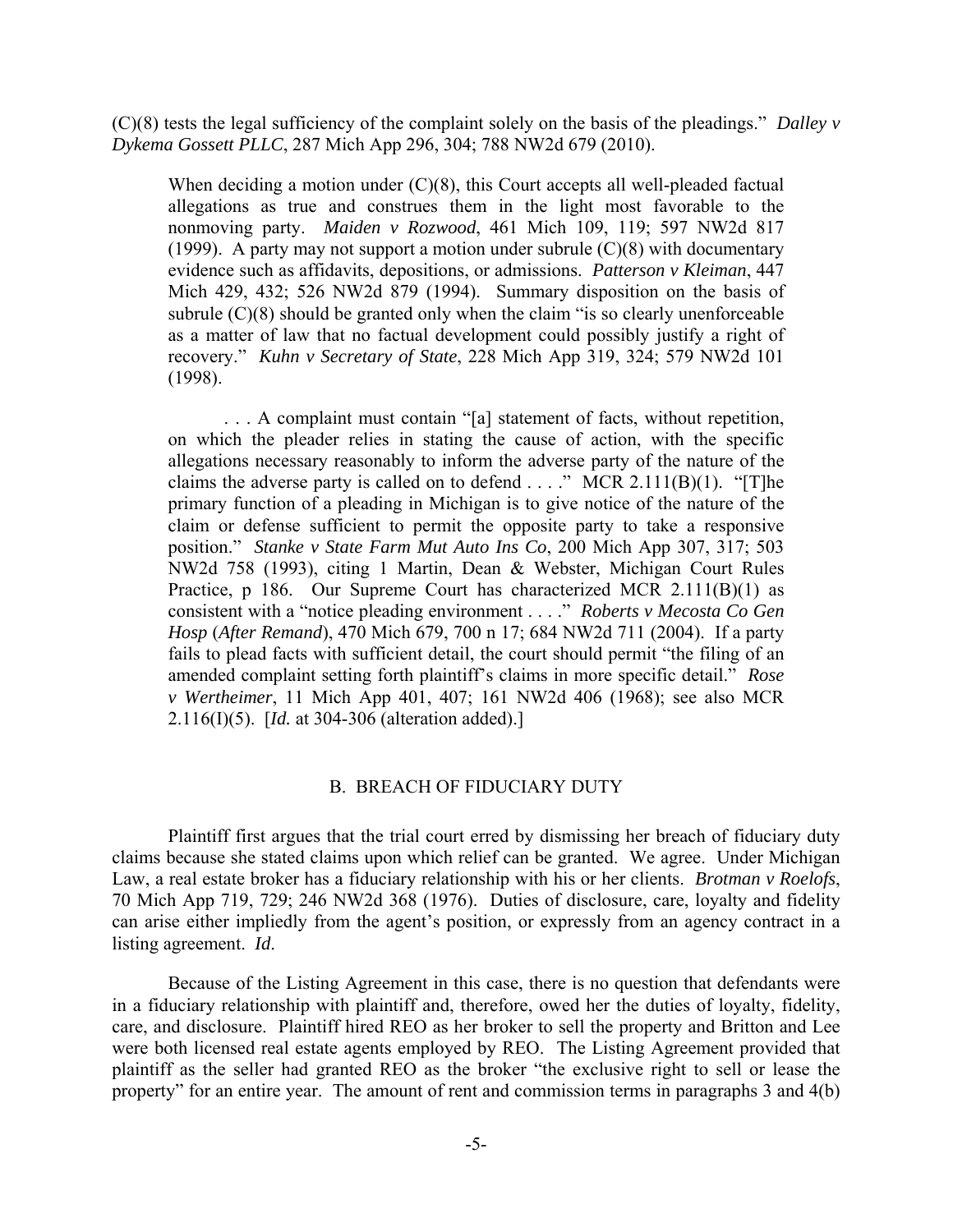were stricken. However, according to the terms of the Listing Agreement, the exclusive right to lease the property remained with REO.

 In general, use of the disjunctive term "or" indicates a choice between two or more things, *AFSCME Council 25 v Wayne Co*, 292 Mich App 68, 92-93; 811 NW2d 4 (2011), but the popular use of "or" is "loose" and "frequently inaccurate," *Amerisure Ins Co v Plumb*, 282 Mich App 417, 428; 766 NW2d 18 (2009). Defendants have essentially conceded that were the lease terms not stricken by plaintiff, they would have listed the property for rent *and* sale. Therefore, although the contract uses the term "or," the decision to list the property for sale did not preclude listing the property for rent, as the two were not mutually exclusive. Accordingly, under the terms of the Listing Agreement, the exclusive right to list the property for rent—for a price and commission not yet negotiated by the parties—remained with REO.

 In this case, plaintiff alleged that she made multiple requests, both oral and written, to defendants for them to add a rental listing to the property. Because the exclusive right to rent the property remained with REO and its agents, plaintiff stated a cause of action when she stated in paragraph 51 of her amended complaint that they violated their duty of loyalty and fidelity when they failed to add the rental listing. According to plaintiff, Lee told her on November 5, 2013 that he would list the property for rent, but he did not do so. Plaintiff also stated a cause of action when she claimed in paragraph 52 of her amended complaint that defendants violated a fiduciary duty by failing to disclose that they were refusing to add the rental listing.

 In addition to these general fiduciary duties, plaintiff alleged breaches of defendants' statutory fiduciary duties as enumerated in MCL 339.2512d(2), which duties were also enumerated in a signed disclosure between plaintiff and defendants, as required by MCL 339.2517(2). Defendants do not argue that these obligations were not owed to plaintiff or that they were not violated. Instead, they argue that these violations cannot be rectified in a private action filed by plaintiff. Defendants are incorrect.

 Defendants rely on *Claire-Ann Co v Christensen & Christensen Co*, 223 Mich App 25; 566 NW2d 4 (1997) for the premise that a cause of action cannot be based on the Occupational Code, MCL 339.101 *et seq.*, because the code contains an enforcement mechanism separate from the Court, that is, enforcement through MCL 339.601 *et seq*. ("article 6") which provides the forum for disputes regarding violation of duties imposed by the code. However the statute in *Claire-Ann* expressly stated that violations were subject to MCL 339.601. In *Claire-Ann*, the Court was called on to look at a violation of MCL 339.2512(j). *Id*., 223 Mich App at 29. MCL 339.2512 begins, "A licensee who commits 1 or more of the following is subject to the penalties set forth in article 6." The reasoning in *Claire-Ann* was that there was nothing in article 6 that permitted private people to bring or intervene in the civil actions brought to enforce the provisions of the Occupational Code. *Id*. at 30. Thus, because the statute created a new right or duty unknown to the common law and provided the enforcement mechanism through article 6, there was not a private cause of action. *Id.* at 31.

 Defendants' error comes from trying to apply this reasoning to MCL 339.2512d. Although MCL 339.2512(d) would be subsumed under the reasoning of *Claire-Ann*, MCL 339.2512d is a completely separate statute with none of the prefatory language discussed in *Claire-Ann.* Notably absent from MCL 339.2512d is any sort of administrative or enforcement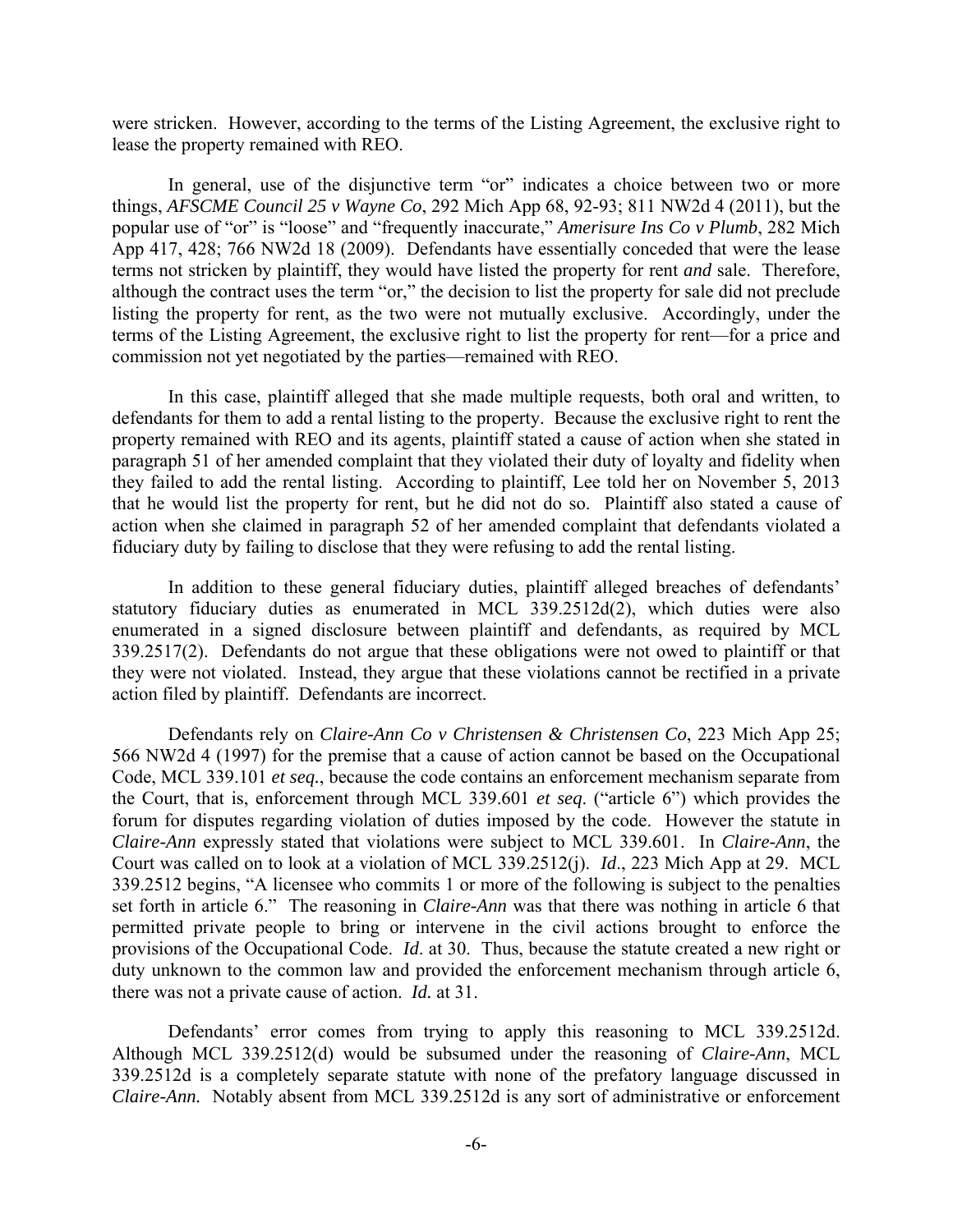mechanism, let alone a comprehensive one, such as that found in MCL 339.2512 and analyzed in *Claire-Ann*.

 Accordingly, defendants have failed to prove that there is a prohibition on a private cause of action for violations of these fiduciary duties, and the trial court erred in granting summary disposition on plaintiff's fiduciary duty claims for that reason.

### C. BREACH OF CONTRACT

 Plaintiff also claims that the trial court erred by dismissing her breach of contract claims set forth in paragraphs 57 through 70 of her amended complaint, associated with defendants' failure to add a rental listing as instructed by plaintiff and later agreed upon by defendants. We agree. Defendants argue that there was no breach of contract because the contract was only for sale, not for lease. However, as was discussed above, the exclusive right to lease/rent the property remained with REO under the Listing Agreement and, therefore, the Listing Agreement was for sale *and* lease, although the price and commission terms were to be determined later. Here, plaintiff sent written and oral instructions to Lee to add a rental listing, and accepting as true and construing plaintiff's allegations in the light most favorable to her as the non-moving party, *Maiden*, 461 Mich at 119, Lee agreed to place the rental listing.

 Defendants argue that because the Listing Agreement had an integration clause providing that it was the full agreement and that changes could only be made in writing, plaintiff could not reasonably rely on these oral modifications. Defendants are incorrect. The freedom to contract means that two parties can always agree to modify a written agreement orally. *Quality Prod & Concepts Co v Nagel Precision, Inc*, 469 Mich 362, 372-373; 666 NW2d 251 (2003).

 The mutuality requirement is satisfied where a modification is established through clear and convincing evidence of a written agreement, oral agreement, or affirmative conduct establishing mutual agreement to waive the terms of the original contract. In meeting this clear and convincing burden, a party advancing amendment must establish that the parties mutually intended to modify the *particular* original contract, including its restrictive amendment clauses such as written modification or anti-waiver clauses. [*Id.* at 373.]

 Here, because plaintiff and Lee had previously agreed to change the sale price of the property through an oral modification, plaintiff had reason to believe that oral modifications to the contract were permissible. Thus, by claiming that she both wrote and spoke to Lee and received verbal confirmation that he would add the rental listing, plaintiff has stated a claim that there was a meeting of the minds.

 Upon proof of an express oral or written agreement, the mutuality requirement is clearly satisfied. This is because where the parties expressly modify their previous contract, rescission of the terms of the prior agreement is a necessary implication. By the clear expression of the parties, contradictory provisions in the prior agreement are *waived*. [*Id.* (citation omitted).]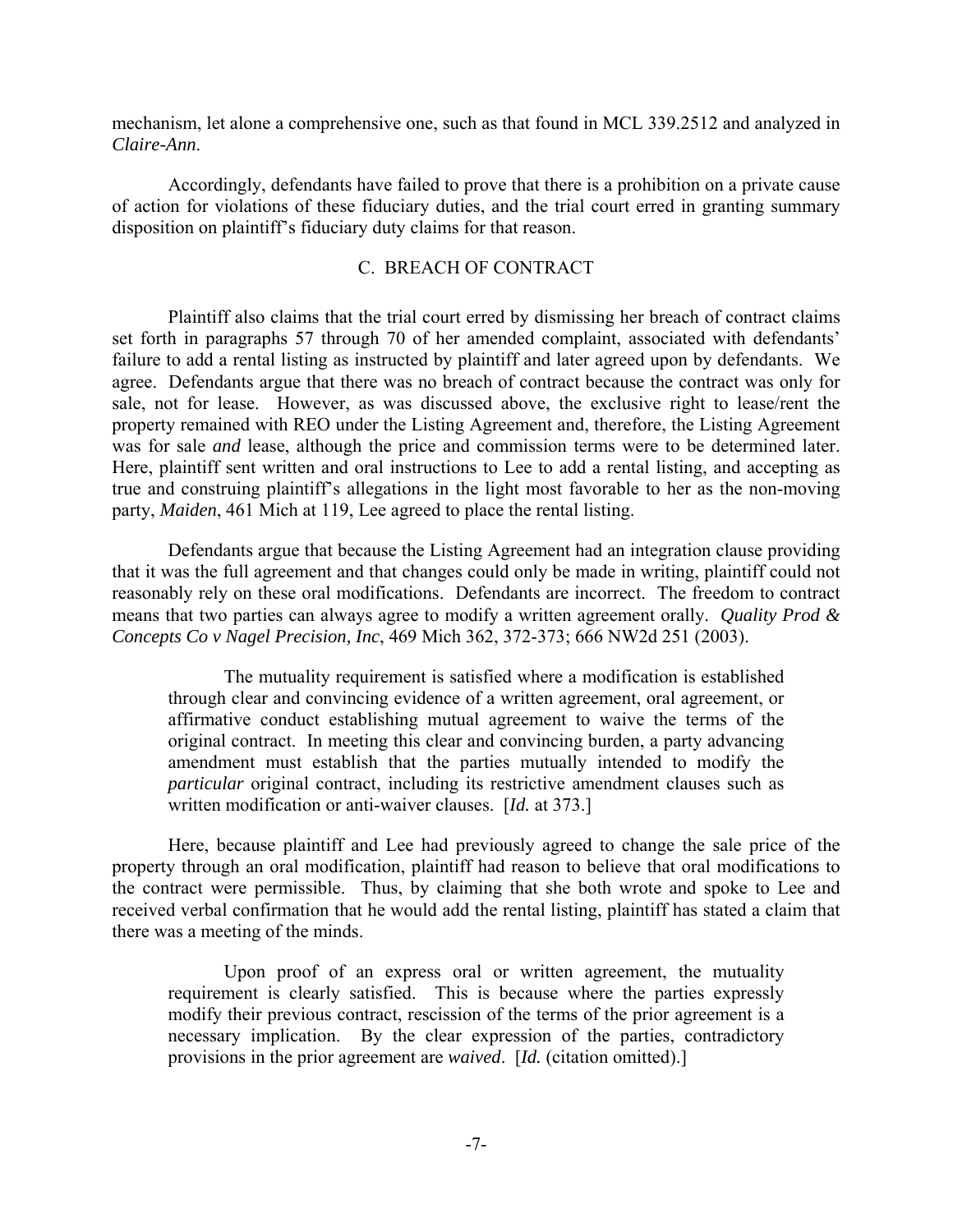Accordingly, plaintiff has stated a pursuable claim that the written modification provision was waived, and the oral contracts were required to be completed.

 Defendants argue that with the integration clause, no parol evidence can be introduced to contradict the plain language of the written agreement. Defendants have forgotten that parol evidence only applies to evidence of agreements prior to or contemporaneous with the signing of a contract and do nothing to prevent evidence of agreements entered into after the agreement was executed because, again, parties never lose the freedom to contract. See *UAW-GM Human Resource Ctr v KSL Recreation Corp*, 228 Mich App 486, 492; 579 NW2d 411 (1998).

 Defendants also assert that an oral modification to the Listing Agreement would violate the statute of frauds. The problem with defendants' argument is two-fold. First, it is premised on the idea that the original Listing Agreement did not include an obligation to list the property for lease which, as already discussed, it did. Therefore, the oral modification was only necessary for the rental price and commission. Second, defendants cite *Zurcher v Herveat*, 238 Mich App 267; 605 NW2d 329 (1999) for the proposition that if the original agreement is within the statute of frauds, any oral modification must also be in writing to be enforceable. However, what *Zurcher* held was that "[b]ecause the purchase agreement was required to be in writing under the statute of frauds, any modification or surrender of the purchase agreement also had to be in writing *or supported by consideration* in order to be enforceable." *Id.*, 238 Mich App at 299-300 (emphasis added). This Court then cited *Minor-Dietiker v Mary Jane Stores of Mich, Inc*, 2 Mich App 585, 590; 141 NW2d 342 (1966), for the premise that "consideration distinct from the underlying contract can suffice to make an oral modification to a lease enforceable." *Id*. at 300. Here, plaintiff was offering a commission for the rental listing and, therefore, new consideration distinct from the underlying contract that would make the oral modification of the Listing Agreement enforceable. Defendants assert that there was no commission, but plaintiff contended in her amended complaint that she said she would pay a commission of one month's rent, so plaintiff has stated a claim for purposes of the summary disposition motion.

Accordingly, the trial court erred when it dismissed plaintiff's breach of contract claim.

## D. FRAUD

 Plaintiff next argues that the trial court erred by dismissing her fraud and silent fraud claims. Again, we agree. The elements of a claim for fraud are: " '(1) a material representation which is false; (2) known by defendant to be false, or made recklessly without knowledge of its truth or falsity; (3) that defendant intended plaintiff to rely upon the representation; (4) that, in fact, plaintiff acted in reliance upon it; and (5) thereby suffered injury[.]' " *McMullen v Joldersma*, 174 Mich App 207, 213; 435 NW2d 428 (1988), quoting *Jaffa v Shacket*, 114 Mich App 626, 640-641; 319 NW2d 604 (1982). "The false material representation needed to establish [silent] fraud may be satisfied by the failure to divulge a fact or facts the defendant has a duty to disclose." *Clement-Rowe v Mich Health Care Corp*, 212 Mich App 503, 508; 538 NW2d 20 (1995). To establish a claim of silent fraud, a plaintiff must prove that the defendant intended to induce the plaintiff to rely on a nondisclosure and that the defendant had an affirmative duty to disclose. *Id.*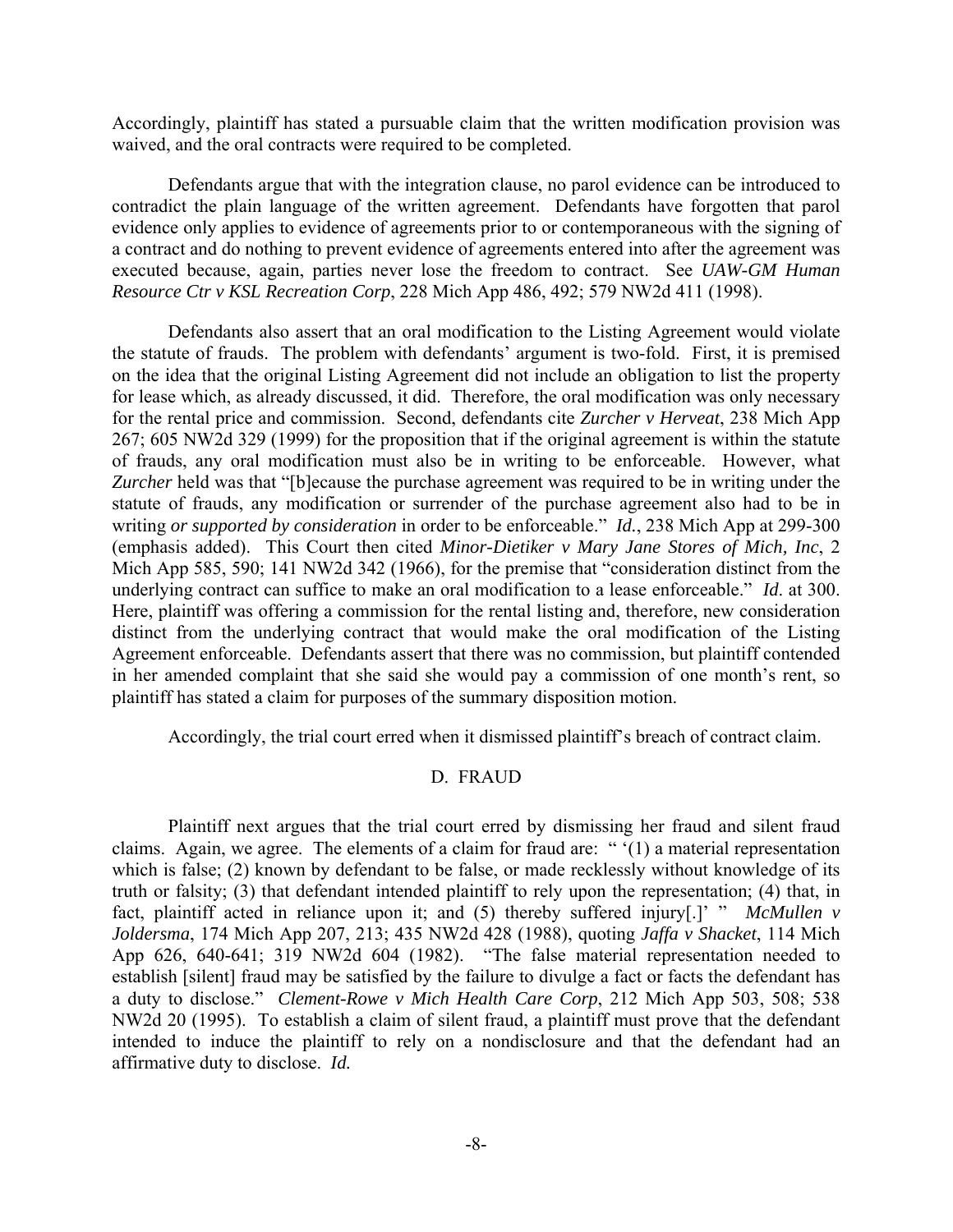As an initial matter, we note that defendants have only argued against plaintiff's fraud claim set forth in paragraph 72 of her amended complaint:

 Defendants committed common law fraud in that Defendants made an intentional representation of material fact that the fair market monthly rental rate was \$8,000 (Stated Rental FMV) when they set forth in Paragraph 3 of the Listing Agreement that Seller agrees to "lease the Property for the sum of \$8,000 per month."

However, plaintiff also alleged a count of silent fraud in paragraph 78, and an additional count of common law fraud for failure to add a rental listing in paragraph 80. Nonetheless, given the similarity of the arguments for common law fraud based on misrepresentation and silent fraud, both will be discussed.

 Defendants provide no argument against plaintiff's claim that the trial court erred in granting summary disposition on her claim of common law fraud for failure to add the rental listing. Indeed, none of the allegations or arguments made before the trial court in support of summary disposition specifically addressed this claim. Accordingly, the trial court erred in granting summary disposition on the common law fraud claim regarding the rental listing because defendants failed to make any argument against it.

 Regarding the common law fraud based on misrepresentation and silent fraud claims, defendant argues that both of plaintiff's claims fail for the same reason—there was no representation. Plaintiff alleges that defendants committed common law fraud when they intentionally represented that the fair market monthly rental rate of the property was \$8,000 per month. Defendants claim that REO did not make a representation of material fact as a matter of law. They argue that because plaintiff crossed out the \$8,000 language when she refused to rent the property with REO, it was not part of the Listing Agreement and, therefore, not a representation that was made during the course of the transaction. Defendants then argue that even if it were not crossed out, it was still not a representation because it was not a representation of present existing fact; rather, it was a contractual term to which plaintiff refused to agree. Defendants argue that, at most, the alleged statement was a representation of what the seller would agree to, but if it were construed as a fact, it was a fact the plaintiff knew to be false because she crossed it out, showing that she knew not to agree to it.

 Accepting as true and construing plaintiff's allegations in the light most favorable to her, we hold that plaintiff has stated a claim that defendants made a representation regarding the fair market monthly rental value of her home. Plaintiff alleged that Lee represented to her that the fair market rental value was \$8,000 per month. Defendants placed that figure in the blank provided for the monthly rental price in the Listing Agreement. Plaintiff's striking it out did not preclude it from being defendants' representation or constitute a withdrawal of defendants' representation. Plaintiff's act of striking the language showed that she was not in agreement with the contract term; it had nothing to do with the truth or falsity of defendants' representation, as plaintiff did not have the skills and knowledge to determine its truth at that time. The representation made by defendants remained, however.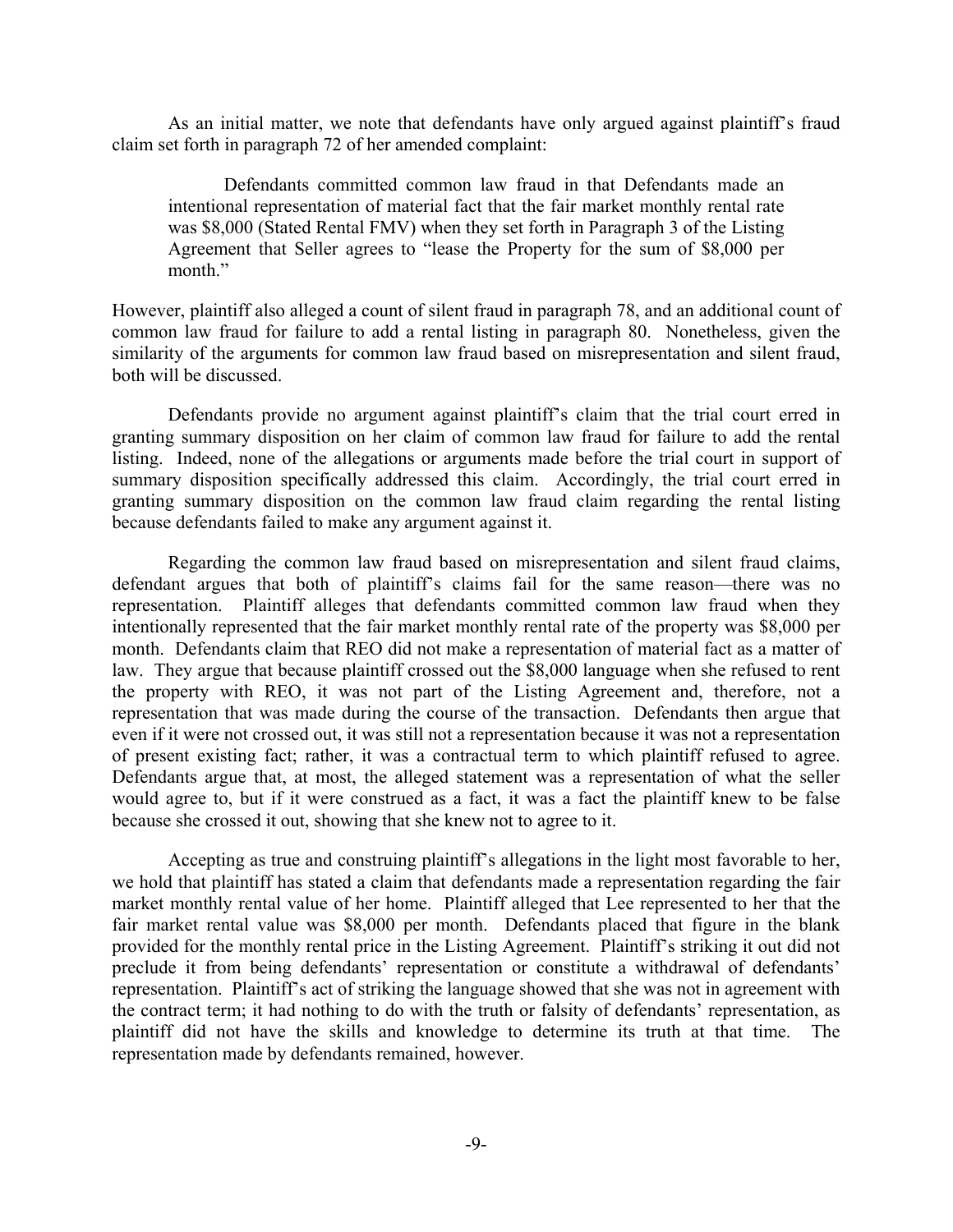Additionally, defendants concede that the contractual term could be construed as a representation of fact. People hire realtors to help them assess the value of their property in the market. According to the allegations in her amended complaint, plaintiff relied on defendants' knowledge of the market to determine whether to list the property for rent and for how much. How much the property could be rented for each month was an ascertainable fact that defendants had the specialized knowledge and skills to determine. Plaintiff hired REO for those skills and that knowledge. Defendants represented that the market would allow for a rent of \$8,000 per month. Plaintiff alleged that she reasonably understood the \$8,000 figure to be a present factual representation of the fair market rental value of the property, when in fact, the rental value was much higher, and as such, defendant's representations deprived her of rental opportunities at a higher rate. Plaintiff alleged in her amended complaint that, had defendant informed her of the actual fair market rental value, she would have chosen to rent the property, instead of selling it, for as long as it took the fair market sales value to reach approximately \$1,600,000. She would have realized a monthly profit on the rental, and would not have had to sell her house at a \$400,000 loss. Plaintiff further alleged that, had Lee told her that he was not going to add a rental listing, she would have had the opportunity in November 2013 to terminate the Listing Agreement and retain another real estate professional who would have informed her of the actual rental fair market value.

 Because plaintiff has alleged claims upon which relief can be granted if proven true, the trial court improperly dismissed plaintiff's common law and silent fraud claims.

## E. NEGLIGENCE

 Plaintiff also asserts that the trial court erred by dismissing her negligence-based causes of action. We agree. Defendants claim that plaintiff's negligence claims under the Occupational Code cannot be brought by a private cause of action. Defendants then claim that because there is no duty independent of the contract, a negligence claim cannot be maintained. However, as explained above, defendants' belief that private causes of action cannot be maintained for breaches of MCL 339.2912d is based on an erroneous reading of *Claire-Ann*. Further, "The threshold question in a negligence action is whether the defendant owed a duty to the plaintiff." *Fultz v Union-Commerce Assoc*, 470 Mich 460, 463; 683 NW2d 587 (2004). Here, MCL 339.2912d explicitly provides for statutory duties owed to plaintiff because of the Listing Agreement. Accordingly, plaintiff's negligence claims should not have been dismissed on a  $(C)(8)$  motion.

#### F. PROFESSIONAL NEGLIGENCE

 Plaintiff argues that the trial court erred by dismissing her professional negligence claims. We disagree. At issue is whether Michigan law would recognize a claim of professional malpractice against real estate brokers and salespersons. When the Supreme Court first considered the issue of professional negligence, it had to decide whether nurses were covered by the shortened two-year statute of limitations under the Revised Judicature Act, MCL 600.101 *et seq.*, or the general three-year statute of limitations, and it concluded that because nurses did not train as much as doctors did, they were not entitled to the benefit of the shortened malpractice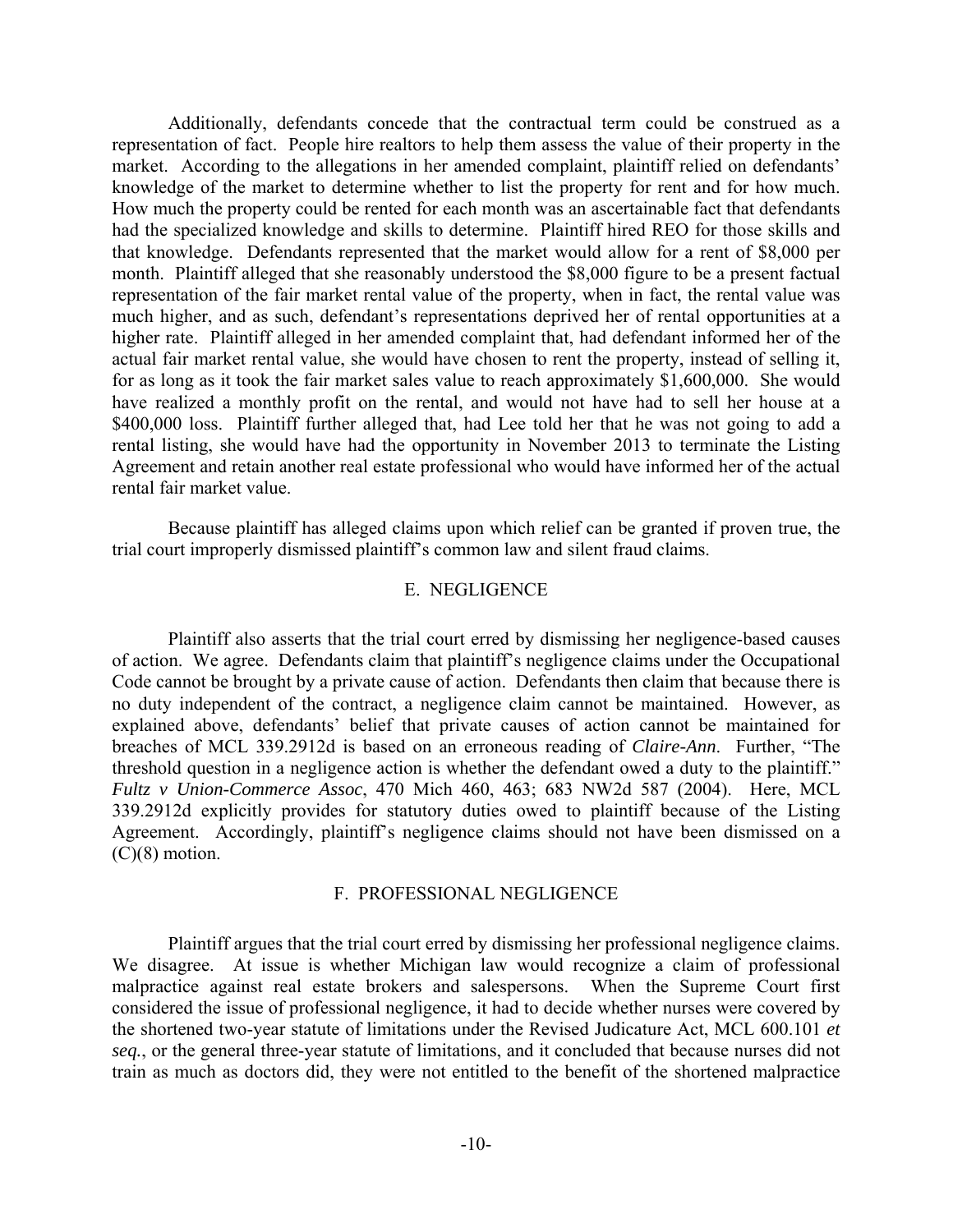statute of limitations. *Kambas v St Joseph's Mercy Hosp of Detroit*, 389 Mich 249, 254-256; 205 NW2d 431 (1973).

 The issue arose again in the context of attorney malpractice and our Supreme Court determined that attorneys were subject to the two-year statute of limitations but did not decide whether any other professional groups were also subject to it. *Sam v Balardo*, 411 Mich 405, 416; 308 NW2d 142 (1981). However, the Court determined that "the definition of malpractice and liability therefore are to be determined by resort to the common law." *Id.* at 424.

 Subsequently, the Court determined that funeral home directors were not subject to the malpractice statute because malpractice against funeral homes and funeral directors was not recognized at common law. *Dennis v Robbins Funeral Home*, 428 Mich 698, 702; 411 NW2d 156 (1987). This Court then considered the issue with respect to engineers and determined that there likely<sup>4</sup> was no common law malpractice claim against engineers. *Nat'l Sand, Inc v Nagel Constr, Inc*, 182 Mich App 327, 341; 451 NW2d 618 (1990).

 Finally, in the most recent case, our Supreme Court determined that accountants were subject to the two-year malpractice statute of limitations. *Local 1064, RWDSU AFL-CIO v Ernst & Young*, 449 Mich 322, 332; 535 NW2d 187 (1995). In doing so, the Court noted that "while Michigan case law is certainly relevant to determining whether a particular profession is subject to malpractice under the common law, the traditional nature and origin of the common law make it clear that consideration of judicial decisions from other jurisdictions is not prohibited here." Id., 449 Mich at 330. It continued, "[i]n the absence of a published opinion in this state, it is entirely appropriate and indeed necessary to look to the common law as represented by other states' decisions, hornbooks, treatises, and journals to discern the scope of common law malpractice." *Id.* at 332.

 Plaintiff wishes this Court to look at other states' cases, while defendants cite *Coats v Uhlmann*, 87 Mich App 385; 274 NW2d 792 (1978) as dispositive. Both are in error. *Coats* is irrelevant to this discussion because it expressly held, "Since the buyers' suit is not for injuries to

 $\overline{a}$ 

<sup>4</sup> This Court in *Nat'l Sand, Inc.* noted that

Our research leads us to believe that an action for malpractice against engineers was not recognized by the common law at the time of the passage of the JA and the RJA. Accordingly, under *Sam [v Balardo*, 411 Mich 405; 308 NW2d 142 (1981)], the two-year malpractice period of limitation would be inapplicable and it would be necessary to apply the three-year negligence period of limitation under [MCL 600.]5805(8). However, we are reluctant to reach such a determination where the issue was not addressed by the trial court or briefed by the parties. Since, if we were to apply the three-year period of limitation to this case, a remand would be necessary to determine when plaintiff's action accrued, our decision is without prejudice to [the defendant's] arguing that the common law did recognize a malpractice action against engineers sufficiently long ago to meet the *Sam* requirement. [*Id*., 182 Mich App at 341.]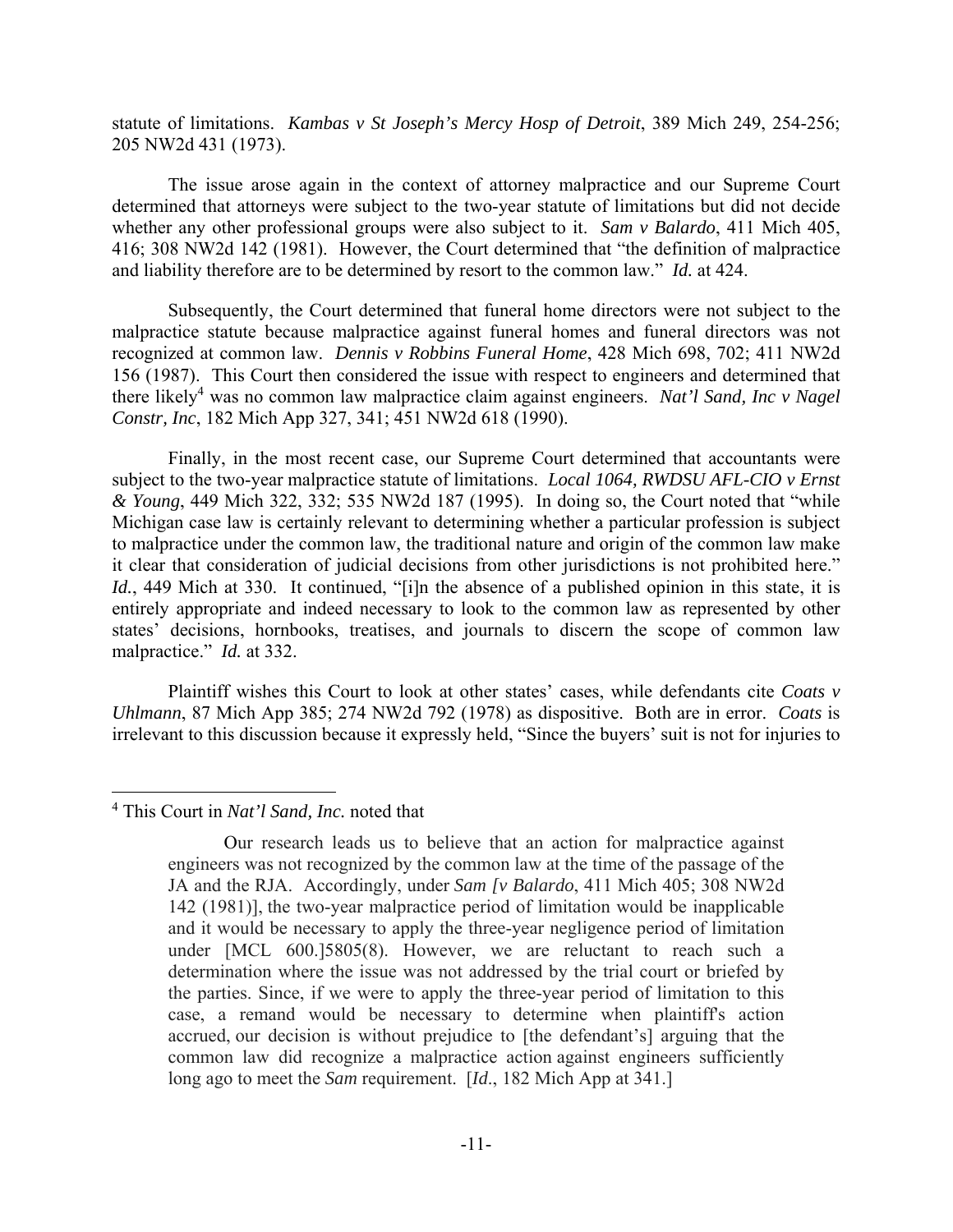person or property, it is unnecessary to consider whether the claim is based on malpractice . . . ." *Id.* at 393. At the same time, all of plaintiff's cited cases from other jurisdictions are from the 1980s. None of them is relevant to the question of whether realtors were subject to malpractice at common law. Moreover, they are only permissible in the absence of a Michigan published opinion, *Local 1064*, 449 Mich at 332, and Michigan has a case that stands for the proposition that realtors were not considered subject to malpractice at common law.

 In *Pennock v Fuller*, 41 Mich 153, 155; 2 NW 176 (1879), our Supreme Court held that real estate agencies were not professions for the purpose of a statute that permitted issuance of a capias against one guilty of misconduct or neglect in some professional employment. Plaintiff argues that this case is 136 years old, but that is precisely the point. Such an older case shows us that the common law did not consider there to be malpractice claims against real estate brokers or salespersons. Accordingly, the trial court properly dismissed plaintiff's claims of professional malpractice.

#### G. SANCTIONS

 Finally, plaintiff argues that the trial court erred when it failed to enter sanctions against defendants' counsel for filing a false praecipe. We agree. This Court reviews for clear error a trial court's decision whether to grant sanctions under MCR 2.114. *Schadewald v Brule*, 225 Mich App 26, 41; 570 NW2d 788 (1997). "A decision is clearly erroneous where, although there is evidence to support it, the reviewing court is left with a definite and firm conviction that a mistake has been made." *Kitchen v Kitchen*, 465 Mich 654, 661-662, 641 NW2d 245 (2002).

MCR 2.114( $D$ )(2) provides that an attorney's signature on a document is a certification by the attorney that "to the best of his or her knowledge, information, and belief formed after reasonable inquiry, the document is well grounded in fact and is warranted by existing law or a good-faith argument for the extension, modification, or reversal of existing law." Sanctions under MCR 2.114 are mandatory upon the finding that a document was signed in violation of the court rule. *Guerrero v Smith*, 280 Mich App 647, 678; 761 NW2d 723 (2008).

 There is no question that the praecipe was false when it was signed, as defendants' attorney conceded that he did not contact plaintiff as opposing counsel before submitting the motion. Defendants submit that plaintiff was not prejudiced because she clearly opposed the motion. However, the court rules were not written to allow violations that could be rendered moot simply because the other party did not agree. Indeed, litigation is generally contentious and an attorney could violate the signature requirement of MCR 2.114 under almost any circumstances were we to accept such an argument.

 Because defendants have conceded that they did not contact plaintiff before filing the motion, we remand this case to the trial court to impose an appropriate mandatory sanction, determined by the trial court at its discretion. MCR 2.114(E).

#### III. CONCLUSION

 We hold that the trial court properly dismissed plaintiff's claims of professional negligence, but otherwise erred by dismissing plaintiff's breach of fiduciary duty, breach of